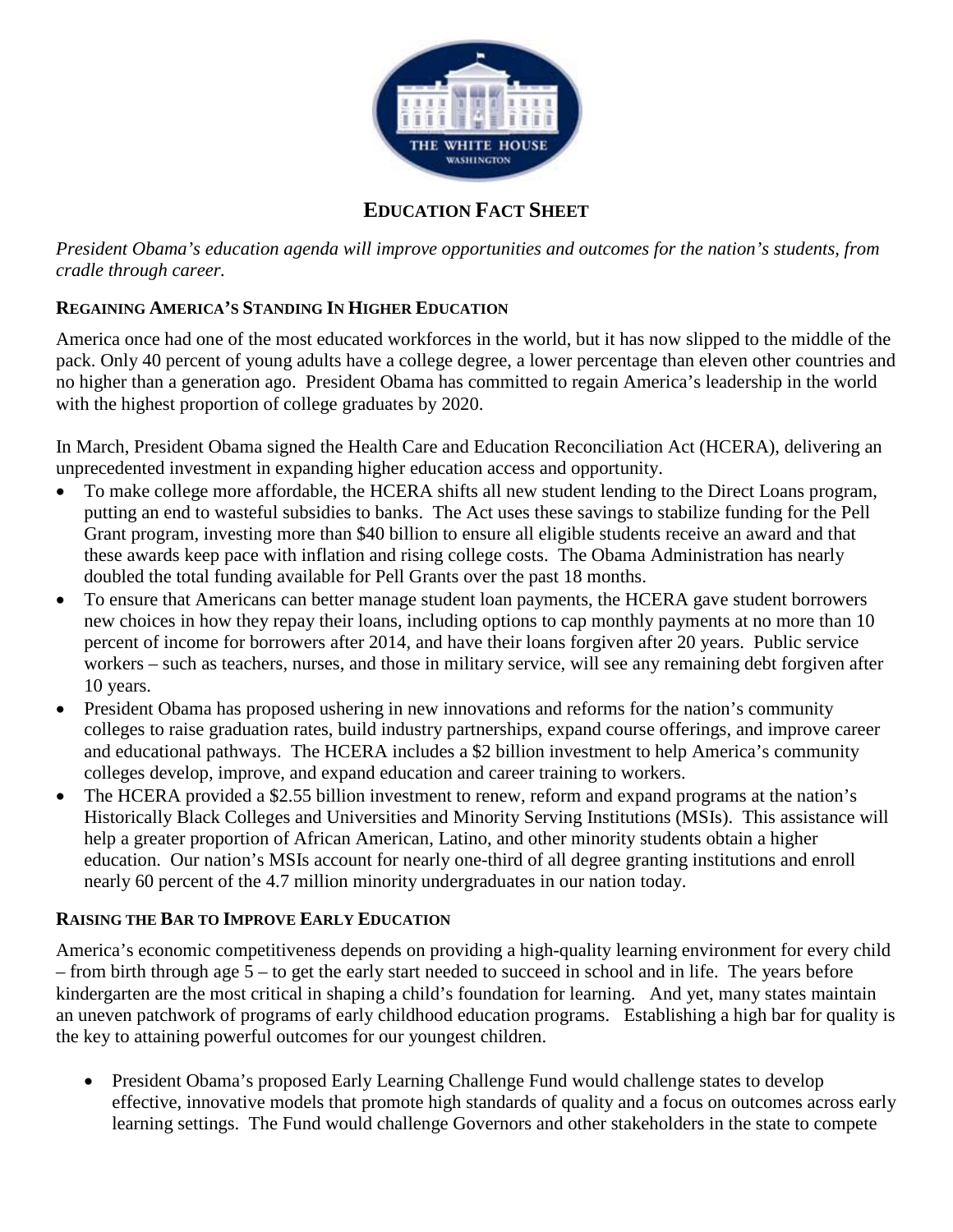to establish model systems of early learning that fund and implement pathways to improve access to high-quality programs, and ensure that more children enter kindergarten prepared for success.

# **RACE TO THE TOP: PROMOTING EXCELLENCE AND DRIVING REFORM**

President Obama has presented states with an unprecedented challenge and the opportunity to compete in a "Race to the Top," designed to spur systemic reform and embrace innovative approaches to teaching and learning in America's schools. Backed by a historic investment included in the Recovery Act, the Race to the Top will help prepare America's students to graduate ready for college and career and enable them to outcompete any worker, anywhere in the world.

- The Race to the Top dedicates over \$4 billion to states moving the furthest and fastest toward reform. The first two states – Tennessee and Delaware – were selected in March, 2010.
- An additional 10 states were selected as Race to the Top winners in the second round, in August, 2010, consisting of the District of Columbia, Florida, Georgia, Hawaii, Maryland, Massachusetts, New York, North Carolina, Ohio, and Rhode Island.
- A total of 46 states plus the District of Columbia applied for the Race to the Top. 32 states have made significant changes in laws or policies to promote education reforms that are consistent with the principles reflected under the Race to the Top.
- Accounting for this extraordinary interest from the States, President Obama proposes to continue the Race to the Top in his 2011 Budget, by requesting an additional \$1.35 billion.

### **RAISING EXPECTATIONS: COLLEGE AND CAREER-READY STANDARDS**

In today's global economy, a high-quality education is no longer just a pathway to opportunity and success – it is a prerequisite. Because economic progress and educational achievement go hand in hand, educating every American student to graduate prepared for college and for success in a new workforce is a national imperative.

- The Race to the Top competition rewards states that adopt common standards that build toward college- and career-readiness. The adoption of these standards will enable states to align teacher development, curriculum, and other student supports to college and career readiness, and re-focusing expectations on what students should know and be able to do to stay on track toward high school graduation.
- The Common Core State Standards Initiative is a state-led effort by Governors and Chief State School Officers to develop a common framework to prepare students for college and a career. The common core standards were developed with teachers, school administrators, and national experts.
- According to the Common Core State Standards Initiative, to date, 28 states have come together to embrace and adopt the common core standards.

### **SUPPORTING GREAT TEACHERS AND LEADERS**

Good teachers and principals are essential to school success and to student growth. Teachers are the most important resource for our nation's schools. If minority and low-income students learn from an excellent teacher for three consecutive years, we would significantly narrow achievement gaps.

- The Obama Administration is dedicated to working in partnership with teachers and principals to improve teacher preparation and development, establish new and innovative models of evaluation and compensation, and ensure that teachers have the support and opportunity they need to improve their craft and advance in their profession.
- Teachers should have opportunities to advance as professionals, based on their knowledge and skills and the academic progress of their students. While test scores alone should never drive evaluation, student learning must be a key factor in reforming and strengthening the teaching profession.
- 17 states have changed their laws to better support and develop effective teachers and leaders, as a result of the Race to the Top.